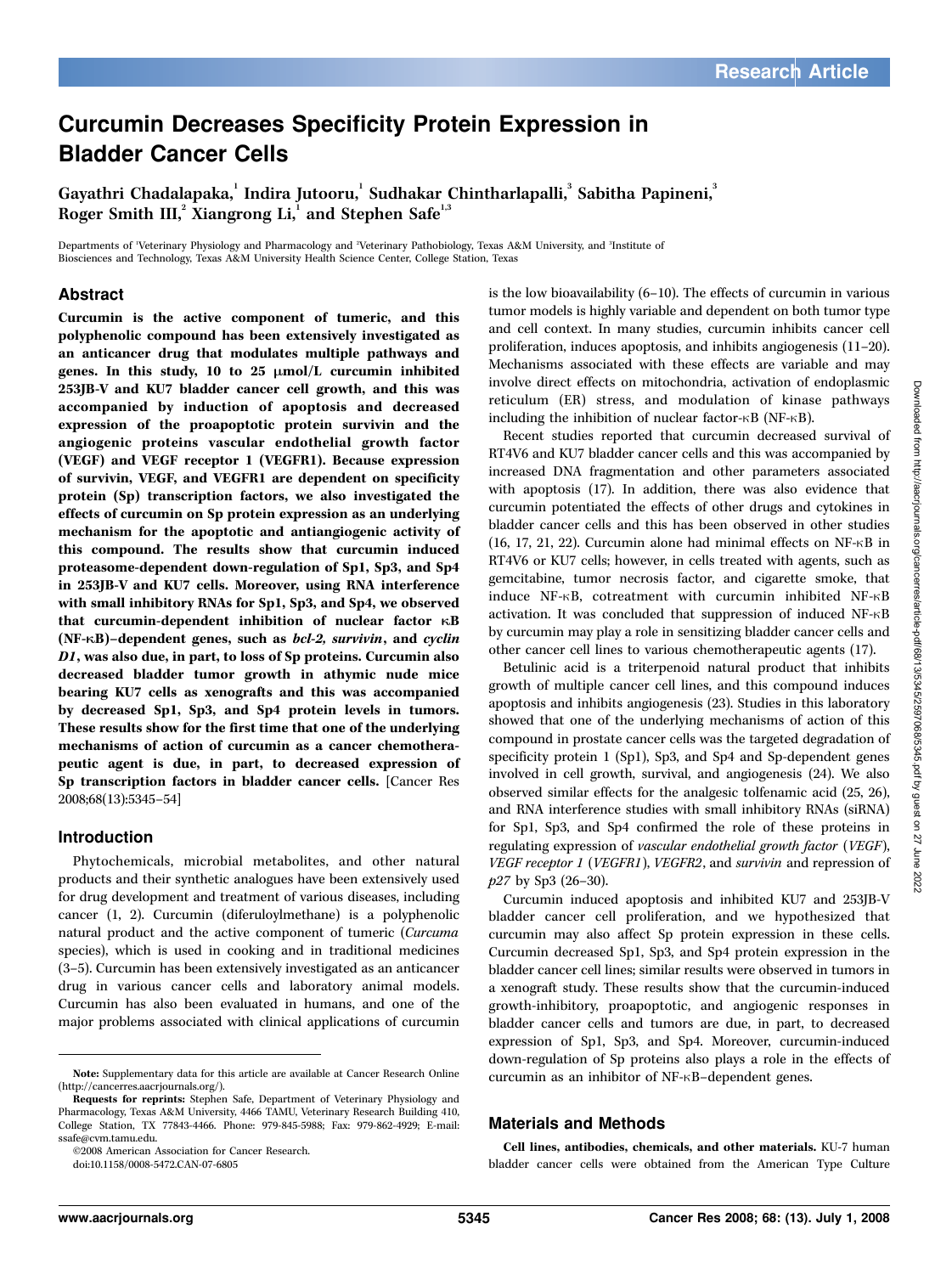Collection and 253JB-V cells were provided by Dr. A. Kamat (M.D. Anderson Cancer Center, Houston, TX) and maintained essentially as described (17). With the exception of cleaved poly(ADP)ribose polymerase (PARP; Cell Signaling Technology), NF- $\kappa$ B-p65 (Abcam, Inc.), and  $\beta$ -actin antibodies (Sigma-Aldrich), all remaining antibodies were purchased from Santa Cruz Biotechnology. Curcumin (98% pure) was purchased from Indofine Chemical Company, Inc. Lipofectamine and Lipofectamine 2000 were purchased from Invitrogen.  $\beta$ -Galactosidase reagent was obtained from Tropix.

Cell proliferation assays. Bladder cancer cells  $(3 \times 10^4$  per well) were plated using DMEM:Ham's F-12 medium containing 2.5% charcoal-stripped fetal bovine serum (FBS) in 12-well plates and left to attach for 24 h. Cells were then treated with either vehicle (DMSO) or the indicated concentrations of curcumin. Fresh medium and test compounds were added every 48 h, and cells were then counted at the indicated times using a Coulter Z1 particle counter. Each experiment was done in triplicate and results are expressed as means  $\pm$  SE for each determination.

Terminal deoxyribonucleotide transferase–mediated nick-end labeling assay. 253JB-V and KU7 cells  $(7 \times 10^4)$  were seeded in fourchambered glass slides and left overnight to attach. After curcumin treatment for 12 h, the in situ cell death detection POD kit was used for the terminal deoxyribonucleotide transferase–mediated nick-end labeling (TUNEL) assay according to the instructions in the protocol manual for fixed cells. The percentage of apoptotic cells was calculated by counting the stained cells in eight fields, each containing 50 cells. The total number of apoptotic cells was plotted as a percentage in both cell lines.

**Transfection and luciferase assays.** Bladder cancer cells  $(1 \times 10^5$  per well) were plated in 12-well plates in DMEM:Ham's F-12 medium supplemented with 2.5% charcoal-stripped FBS. After 16 h, various amounts of DNA (i.e., 0.4 μg pGL3/pGL2-Luc; 0.04 μg β-galactosidase; and 0.4 μg pSp1For4-Luc, pSp3For5-Luc, pVEGF-Luc, pNFnB-Luc, and pSurvivin-Luc) were transfected using Lipofectamine reagent according to the manufacturer's protocol and luciferase activity (normalized to  $\beta$ -galactosidase) was determined essentially as described (24–29).

Western blot assays. Bladder cancer cells were seeded in DMEM:Ham's F-12 medium containing 2.5% charcoal-stripped FBS. Twenty-four hours later, cells were treated with either vehicle (DMSO) or the indicated compounds for 24 h and Western blot analysis was determined as described (26–29). Nuclear and cytoplasmic extracts were separated using NE-PER nuclear and cytoplasmic extraction reagents (Pierce). The tumor tissues were also processed similarly and probed for Sp1, Sp3, and Sp4 proteins and h-actin served as loading control. Protein quantification used Image J software, and optical densities for each protein was normalized to  $\beta$ -actin in the iLamin-treated group.

Fluorescence-activated cell sorting assays. Both 253JB-V and KU7 bladder cancer cells were treated with either the vehicle (DMSO) or the indicated compounds for 24 h. Cells were analyzed on a FACSCalibur flow cytometer using CellQuest acquisition software (Becton Dickinson Immunocytometry Systems). Propidium iodide (PI) fluorescence was collected through a 585/42 nm band pass filter, and list mode data were acquired on a minimum of 20,000 single cells defined by a dot plot of PI width versus PI area. Data analysis was performed using Modfit LT software (Verity Software House, Topsham, ME).

siRNA interference assays. siRNAs for Sp1, Sp3, and Sp4 were prepared by Dharmacon RNA Technologies. The iRNA complexes used in this study are indicated as follows:

LMN 5'-CUG GAC UUC CAG AAG AAC ATT Sp1 SMARTpool L-026959-00-0005, Human Sp1, NM\_138473ss Sp3 5'-GCG GCA GGU GGA GCC UUC ACU TT Sp4 5'-GCA GUG ACA CAU UAG UGA GCT T p65 (REL1096) 5'-GATTGAGGAGAAACGTAAATT p50 (REL 1911) 5'-GTCACTCTAACGTATGCAATT

The two bladder cancer cell lines, 253JB-V and KU7, were seeded ( $1 \times 10^5$ ) per well) in 12-well plates in DMEM:Ham's F-12 medium supplemented with 2.5% charcoal-stripped FBS without antibiotic and left to attach for 1 d.

The triple Sp siRNA knockdown (iSp1, iSp3, iSp4 complex) along with iLamin as control was performed using Lipofectamine 2000 transfection reagent as per manufacturer's instructions. siRNA for p65 and p50 and NC were purchased from Integrated DNA Technologies.

Electrophoretic mobility shift assay. Cells were rinsed in cold PBS buffer and harvested in reporter lysis buffer (Promega). After 15-min incubation on ice and 10-min centrifugation at  $16,000 \times g$ ,  $4^{\circ}$ C, the pellet was resuspended in reporter lysis buffer supplemented with 0.5 mol/L KCl and incubated on ice for 30 min. The supernatant containing nuclear proteins was collected after centrifugation for 10 min at 16,000  $\times$  g, 4 $\degree$ C and quantified for protein concentrations by Bradford method. The GC-rich probe was prepared by annealing the two complementary polynucleotides: 5'-CTCGTCGGCCCCCCCCCCTCT-3' and 5'-AGAGGGGGGGGGGCCGAC-GAG-3'. The NF-KB sense strand probe was 5'-AGTTGAGGGGACTTTCC-CAGGC-3<sup>'</sup>. The annealed probe was 5'-end-labeled using T4 polynucleotide kinase (Invitrogen) and  $[\gamma^{32}P]$ ATP (Perkin-Elmer). The labeled probe was<br>purified with the Chrome Spin TE 10 column (BD Biogeigness). The purified with the Chroma Spin TE-10 column (BD Biosciences). The electrophoretic mobility shift assay reaction was carried out in the reporter lysis buffer (Promega) supplemented with 0.1 mol/L KCl. Each reaction contained 2  $\mu$ g nuclear protein, 500 to 1,000 ng of poly(dI-dC) (Roche Molecular Biochemicals) with or without unlabeled competitor oligonucleotides, and 10 fmol of labeled probe; the mixture was incubated for 15 min on ice. Protein-DNA complexes were resolved by 5% native PAGE at 160 V at room temperature for 1.5 h and visualized using a Storm A60 PhosphoImager system (Molecular Dynamics).

Xenograft study. Female athymic nude mice, age 4 to 6 weeks, were purchased from Harlan. KU7 cells  $(1 \times 10^6)$  in 1:1 ratio of Matrigel (BD Biosciences) were injected into the either side of the flank area of nude mice. Seven days after the tumor cell inoculation, mice were divided into two groups of 10 animals each. The first group received 50 µL vehicle (corn oil) by i.p. injection, and the second group of animals received 50 mg/kg/d injection of curcumin in corn oil every 2nd day for 18 d (9 doses) by i.p. injection. The mice were weighed, and tumor areas were measured throughout the study. After 20 d, the animals were sacrificed; final body and tumor weights were determined and plotted.

#### **Results**

Figure 1A and B illustrates the concentration-dependent effects of 5, 10, and 25 µmol/L curcumin on proliferation of 253JB-V and KU7 bladder cancer cells over a 6-day period with change of medium and treatment with DMSO (control) or curcumin every 48 h. Proliferation of both 253JB-V and KU7 cells was inhibited by curcumin. However, the pattern of inhibition was slightly different; 5 and 10 µmol/L curcumin significantly inhibited 253JB-V cells after treatment for 4 and 6 days, whereas 10  $\mu$ mol/L (but not 5  $\mu$ mol/L) curcumin significantly inhibited KU7 cell proliferation after treatment for 2, 4, and 6 days. The highest concentration of curcumin  $(25 \mu \text{mol/L})$  was cytotoxic to both cell lines, and similar results were previously reported on the cytotoxicity of curcumin in KU7 and RT4V6 bladder cancer cells (17). The effects of curcumin on the distribution of 253JB-V and KU7 cells in  $G_0-G_1$ , S, and M phases of the cell cycle are illustrated in Fig. 1C and D, respectively. Curcumin  $(5-25 \,\mu\text{mol/L})$  increased the percentage of 253JB-V cells in  $G_0-G_1$  and decreased the percentage in S and  $G_2$ -M phases, although the effects on G2-M were concentration dependent and variable. In contrast, in KU7 cells, minimal effects were observed after treatment with 5 or  $10 \mu$ mol/L curcumin, whereas  $25 \mu$ mol/L curcumin decreased the percentage of cells in  $G_0-G_1$  and increased the percentage in S and  $G_2$ -M phases (Fig. 1*D*). These results show that curcumin-induced changes in the distribution of 253JB-V and KU7 cells in different phases of the cycle were dependent on cell context.

The effects of curcumin on selected proteins involved in cell cycle progression are summarized in Fig. 2A. The cyclin-dependent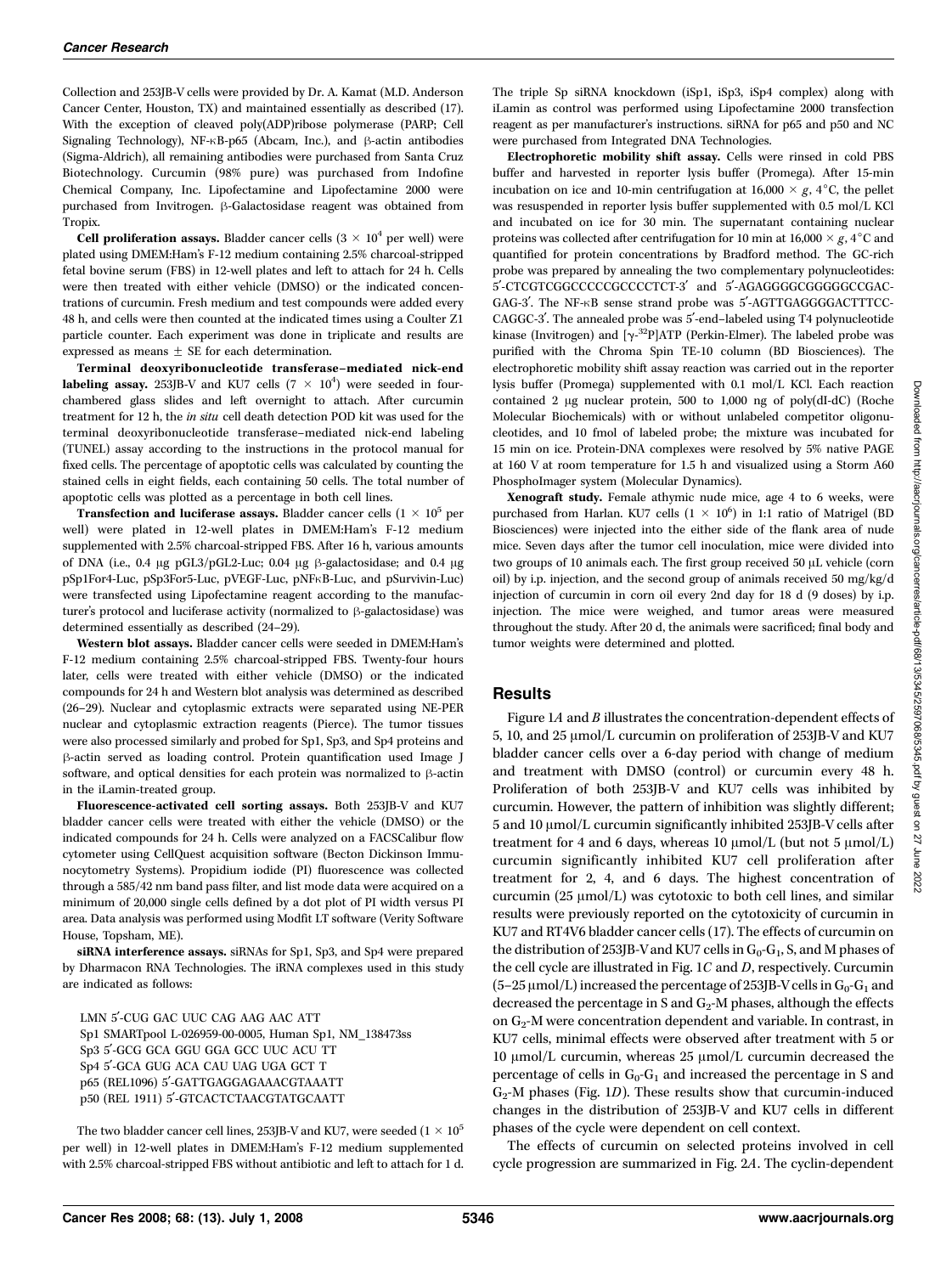Figure 1. Curcumin inhibits bladder cancer cell growth and modulates the cell cycle. Inhibition of 253JB-V (A) and KU7 (B) cell growth. Cells were treated with DMSO (solvent control); 5, 10, or 25  $\mu$ mol/L curcumin; and the effects of cell growth were determined after treatment for 2, 4, or 6 d as described in Materials and Methods. Effects of curcumin on distribution of 253JB-V (C) and KU7 (D) cells in  $G_0-G_1$ , S, and G<sub>2</sub>-M phases. Cells were treated with DMSO (0) and 5, 10, or 25  $\mu$ mol/L curcumin for 24 h; the distribution of cells in  $G_0-G_1$ , S, and  $G_2$ -M phases was determined by FACS analysis as described in Materials and Methods. Points and columns, mean for each data point in A–D; bars, SD. Significantly ( $P < 0.05$ ) increased (\*) or decreased (\*\*) responses compared with DMSO (0, control) are indicated.



kinase inhibitors p21 and p27 were decreased in both cell lines by curcumin, but at different concentrations. p21 was decreased by 25 to 50  $\mu$ mol/L and 10 to 50  $\mu$ mol/L curcumin in 253JB-V and KU7 cells, respectively, whereas  $25$  to  $50 \mu$ mol/L curcumin decreased p27 expression in both cell lines. The role of these responses in mediating the distribution of bladder cancer cells in different phases of the cell cycle is unclear. Previous studies showed that curcumin induced apoptosis in bladder cancer cells (17) and, in pancreatic tumors, curcumin suppressed proliferation and inhibited angiogenesis (13, 16). Results in Fig. 2B show that curcumin induced PARP cleavage in 253JB-V and KU7 cells, and this was also accompanied by down-regulation of the antiapoptotic gene survivin. Decreased survivin and increased PARP cleavage were initially observed at curcumin concentrations of 10 and 25 µmol/L in 253JB-V and KU7 cells, respectively, and maximal responses were observed in cells treated with  $25$  and  $50 \mu \mathrm{mol/L}$ curcumin. In addition, curcumin also decreased expression of two angiogenic proteins, VEGF and VEGFR1, in both cell lines (Fig. 2B). The proapoptotic activity of curcumin was also confirmed in a TUNEL assay (Fig.  $2C$ ) where 40  $\mu$ mol/L curcumin induced increased TUNEL staining in 253JB-V and KU7 cells, whereas minimal effects were observed in the solvent (DMSO)–treated cells.

Results in Fig.  $3A$  and  $B$  show that after treatment of 253JB-V and KU7 cells with curcumin (5-50  $\mu$ mol/L) for 24 hours, there was a concentration-dependent decrease in the expression of Sp1, Sp3, and Sp4 proteins. Curcumin-induced down-regulation of Sp proteins was dependent on the concentration of curcumin, Sp protein (i.e., Sp1, Sp3, or Sp4), and cell context. However, in both 253JB-V and KU7 cells, decreased expression of all three proteins was observed after treatment with 10 µmol/L and higher concentrations of curcumin for 24 hours. Because curcumin decreased expression of Sp1-, Sp3-, Sp4-, and Sp-dependent survivin, VEGF, and VEGFR1 proteins, we also investigated the effects of curcumin on luciferase activity in 253JB-V and KU7 cells transfected with constructs containing GC-rich promoters that bind Sp proteins. Luciferase activity was decreased in 253JB-V and KU7 cells treated with 10 to 40  $\mu$ mol/L curcumin and transfected with GC-rich Sp1For4 and Sp3For5 constructs containing the  $-751$ to -20 and -417 to -38 regions of the Sp1 and Sp3 gene promoters, respectively (refs. 31, 32; linked to the luciferase gene; Fig. 3C). In addition, curcumin  $(10-40 \text{ \mu mol/L})$  also decreased luciferase activity in 253JB-V and KU7 cells transfected with GCrich pVEGF and pSurvivin constructs that contain the -2018 to +50 and -269 to +49 GC-rich regions of the VEGF and survivin gene promoters, respectively (Fig. 3D). Thus, like tolfenamic acid and betulinic acid, curcumin-induced down-regulation of Sp1, Sp3, and Sp4 not only decreased expression of Sp-regulated proteins, such as VEGF and survivin, but also decreased transactivation in 253JB-V and KU7 cells transfected with pVEGF and pSurvivin constructs containing GC-rich promoter inserts.

Previous studies show that tolfenamic and betulinic acids induce proteasome-dependent degradation of Sp1, Sp3, and Sp4 in pancreatic and prostate cancer cells (24, 25), and Fig. 4A and B summarize the effects of the proteasome inhibitor MG132 on curcumin-induced down-regulation of these proteins. In KU7 cells, MG132 inhibited curcumin-induced down-regulation of Sp1, Sp3, and Sp4 proteins, and similar effects were observed in 253JB-V cells. However, in the latter bladder cancer cell line, MG132 alone also decreased Sp protein expression and this response was most pronounced for Sp1. Other proteasome inhibitors such as lactacystin and gliotoxin gave similar results and, in combination with curcumin, high cytotoxicity was observed in 253JB-V cells (data not shown). Nevertheless, it was apparent that MG132 plus curcumin blocked Sp protein down-regulation in both cell lines, suggesting that curcumin, like betulinic and tolfenamic acids (24–26), induced proteasome-dependent down-regulation of Sp1,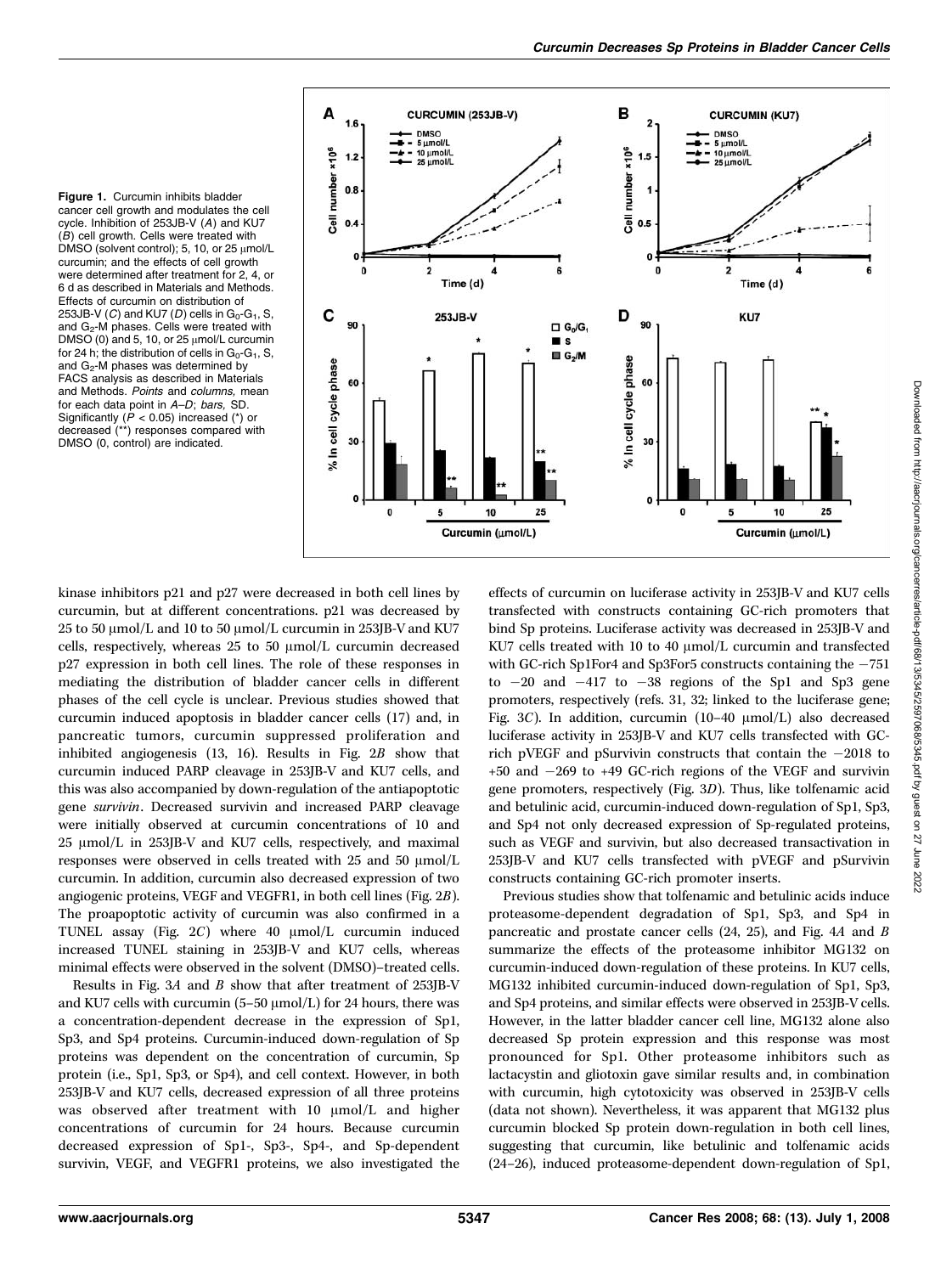Sp3, and Sp4 proteins in 253JB-V and KU7 cells. Figure 4C summarizes the effects of MG132 on curcumin-dependent decreased luciferase activity in 253JB-V and KU7 cells transfected with pSp1For4 and pSp3For5. In 253JB-V cells, MG132 only partially reversed down-regulation of activity by  $25 \mu$ mol/L curcumin, whereas in KU7 cells, MG132 completely inhibited the effects of curcumin on luciferase activity. The relative effectiveness of MG132 as an inhibitor of curcumin-dependent down-regulation of luciferase activity in cells transfected with pVEGF or pSurvivin also differed in 253JB-V and KU7 cells (Fig. 4D). MG132 reversed the effects of curcumin in KU7 cells (80–100%) but was less efficient in 253JB-V cells. This may be due, in part, to the cytotoxicity of MG132 alone and in combination with curcumin in 253JB-V cells. These results show that curcumin primarily induced proteasomedependent degradation of Sp1, Sp3, and Sp4 in the bladder cancer cells, and similar effects have been observed for tolfenamic acid and betulinic acid in pancreatic and prostate cancer cells (24, 25).

Previous studies in bladder and other cancer cell lines report that the broad spectrum of anticancer activities of curcumin have been associated, in part, with decreased NF- $\kappa$ B-dependent activity  $(3, 4)$ . Results illustrated in Fig. 5A show that 10 to 40  $\mu$ mol/L curcumin decreased luciferase activity in 253JB-V cells transfected with pNF $\kappa$ B, a construct containing five tandem NF- $\kappa$ B response elements that regulate a luciferase reporter gene. Thus, curcumin decreases NF-nB–dependent transactivation in the 253JB-V cell line. Because curcumin also decreases expression of Sp1, Sp3, and Sp4 in bladder cancer cells, we investigated the effects of Sp protein knockdown on luciferase activity in cells transfected with pNFKBluc (Fig. 5B). 253JB-V and KU7 cells were transfected with iSp, which is a cocktail of siRNAs for Sp1 (iSp1), Sp3 (iSp3), and Sp4 (iSp4; ref. 33). The results showed that transfection with iSp significantly inhibited NF-KB-dependent activity and this was not directly related to a decrease in p65 or p50 protein levels after transfection with iSp (Fig. 5B). There was a minimal but not significant decrease in these proteins over replicated experiments, suggesting that decreased NF-KB-dependent transactivation by iSp was not dependent on decreased expression of p65 or p50. We also investigated the effects of iSp1, iSp3, and iSp4 on p65 and p50 protein expression in 253JB-V and KU7 cells (Supplement 1). In the former cell line, iSp3and iSp4 (but not iSp1) slightly decreased p65 protein levels, whereas none of the siRNAs affected p65 or p50 expression in KU7 cells and p50 expression in 253JB-V cells. Figure 5C shows that curcumin decreased expression of cyclin D1 and the antiapoptotic protein bcl-2 in 253JB-V and KU7 cells, and both of these genes are also regulated by NF- $\kappa$ B and Sp transcription factors (34, 35). It is possible that curcumin-induced down-regulation of Sp proteins may directly affect NF-nB because both p65 and p50 are Sp-dependent genes in some cell lines



Figure 2. Curcumin modulates expression of cell cycle, survival, and angiogenic proteins and induces apoptosis. A, decreased expression of p27 and p21 proteins. 253JB-V and KU7 cells were treated with DMSO and 5, 10, 25, or 50 µmol/L curcumin for 24 h, and whole-cell lysates were analyzed by Western blot analysis as described in Materials and Methods. B, decreased expression of survivin, VEGF, and VEGFR1, and increased PARP cleavage. 253JB-V and KU7 cells were treated with DMSO and 5, 10, 25, or 50  $\mu$ mol/L curcumin for 24 h, and whole-cell lysates were analyzed by Western blot analysis as described in Materials and Methods.  $\beta$ -Actin served as a loading control. C, TUNEL assay. 253JB-V and KU7 cells were treated with DMSO and 40  $\mu$ mol/L curcumin for 12 h, and TUNEL staining was determined as described in Materials and Methods. Results of the Western blot (A and B) and TUNEL staining experiments were similar in replicate experiments in both cell lines.  $*$ , significant ( $P < 0.05$ ) increases (TUNEL staining).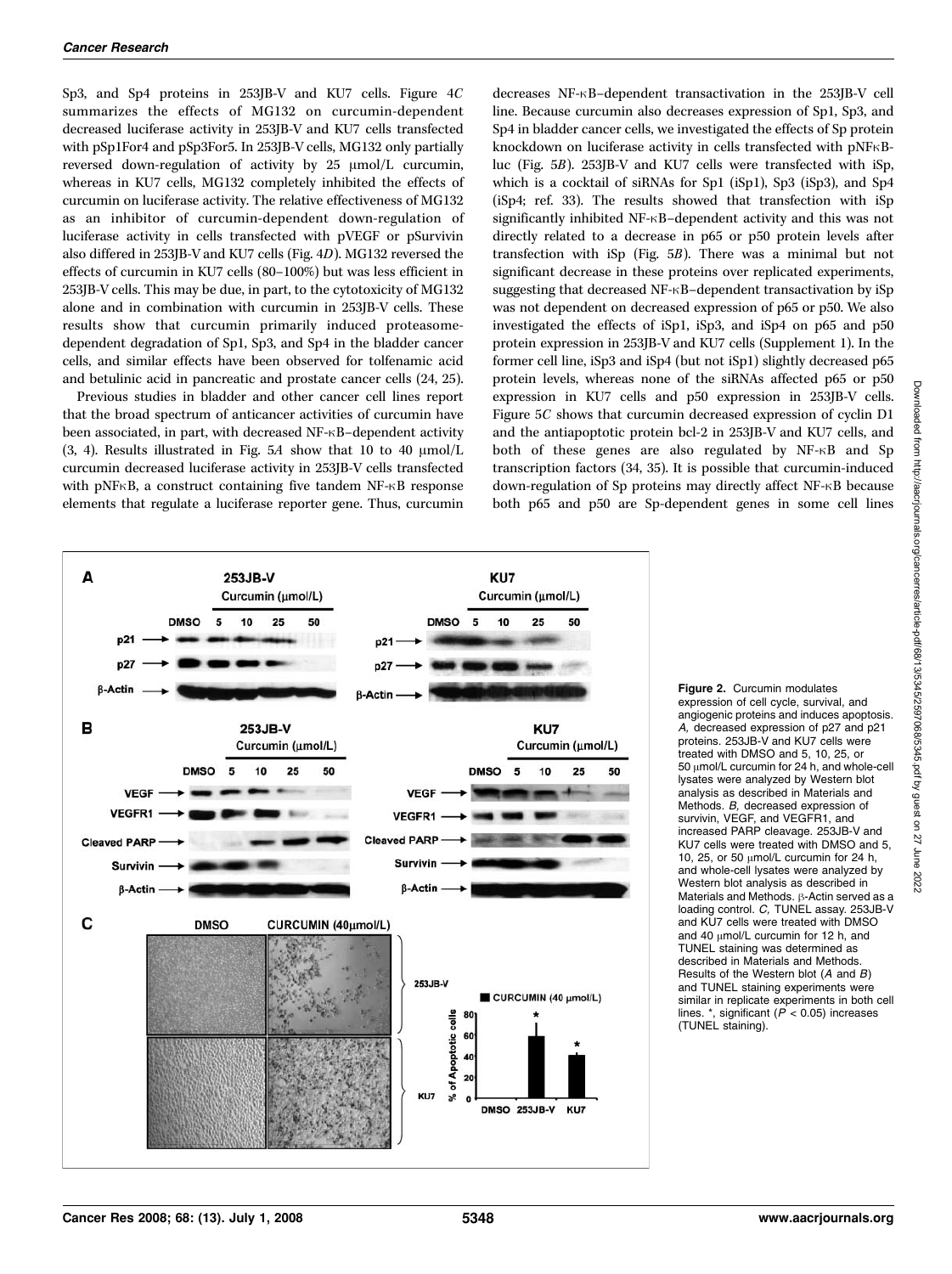



(36, 37). However, treatment of 253JB-V and KU7 cells with DMSO and 10, 25, or 40  $\mu$ mol/L curcumin for 24 hours did not affect nuclear p65 expression, whereas nuclear p50 protein levels were decreased only at the higher (40  $\mu$ mol/L) concentration (Fig. 5D) and  $25 \mu \text{mol/L}$  curcumin, which decreases Sp protein levels, did not affect p65 or p50 expression. Thus, curcumin-mediated inhibition of NF- $\kappa$ B-dependent gene expression is not due to direct effects on p65 or p50.

A close inspection of many NF-KB-regulated genes, such as cyclin D1, bcl-2, survivin, and VEGF, indicates that these genes also contain multiple GC-rich promoter sequences and are coregulated by Sp proteins in many cell lines (24–28, 34, 35, 37–40). Results in Fig. 6A show that in 253JB-V and KU7 cells transfected with iLamin (control) or the iSp cocktail (containing iSp1, iSp3, and iSp4), there was a significant decrease in levels of bcl-2, cyclin D1, survivin, and VEGF and this correlated with the effects of curcumin on these same proteins (Figs. 2B and 5C). In contrast, combined knockdown of p65 and p50 by RNA interference (Fig. 6B) did not affect expression of all these proteins. Only VEGF and bcl-2 proteins were decreased by p65/p50 knockdown, suggesting that basal expression of cyclin D1 and survivin were NF- $\kappa$ B independent in the bladder cancer cells. Figure 6C illustrates gel mobility shift assays in which nuclear extracts from 253JB-V and KU7 cells bound a  $^{32}P$ -labeled GC-rich oligonucleotide to form Sp-DNA retarded bands as previously characterized in other cell lines (27–29). Treatment with  $25$  or  $40 \mu$ mol/L curcumin decreased retarded band intensities and coincubation with unlabeled wild-type GC-rich or mutant oligonucleotides decreased or did not affect retarded band intensities, respectively (Fig. 6C). Supershift experiments with Sp1 antibodies did not give a defined supershifted antibody-protein complex but a diffuse band. However, the Sp1 band intensity was decreased due to immunodepletion. We also determined the effects of curcumin on NF-nB–DNA binding in a gel mobility shift assay using a consensus NF- $\kappa$ B response element and extracts from cells, and the results showed that curcumin decreased retarded band intensities associated with the NF-KB-DNA complex (Supplement 2). These data confirm that curcumin decreases Sp proteins and Sp-DNA complex formation and the NF- $\kappa$ B-DNA retarded band and this correlated with decreased expression of NF- $\kappa$ B–regulated proteins that are also coregulated by Sp transcription factors. These factors suggest that curcumin-dependent down-regulation of Sp proteins contributes to decreased expression of several NF- $\kappa$ B–dependent proteins, which are coregulated by both Sp and NF- $\kappa$ B transcription factors (24–28, 34, 35, 37–40).

We also investigated the antitumorigenic activity of curcumin in athymic nude mice bearing KU7 cells as xenografts. At a dose of 50 mg/kg/d, curcumin significantly decreased tumor volumes and tumor weights (Fig. 6D). Moreover, Western blot analysis of tumor lysates from three control and three treated mice show that Sp1, Sp3, and Sp4 protein expression is decreased in the latter group. These results complement the *in vitro* studies and show that curcumin-induced effects on Sp proteins also plays a role in the mechanism of action of this compound in bladder cancer cells.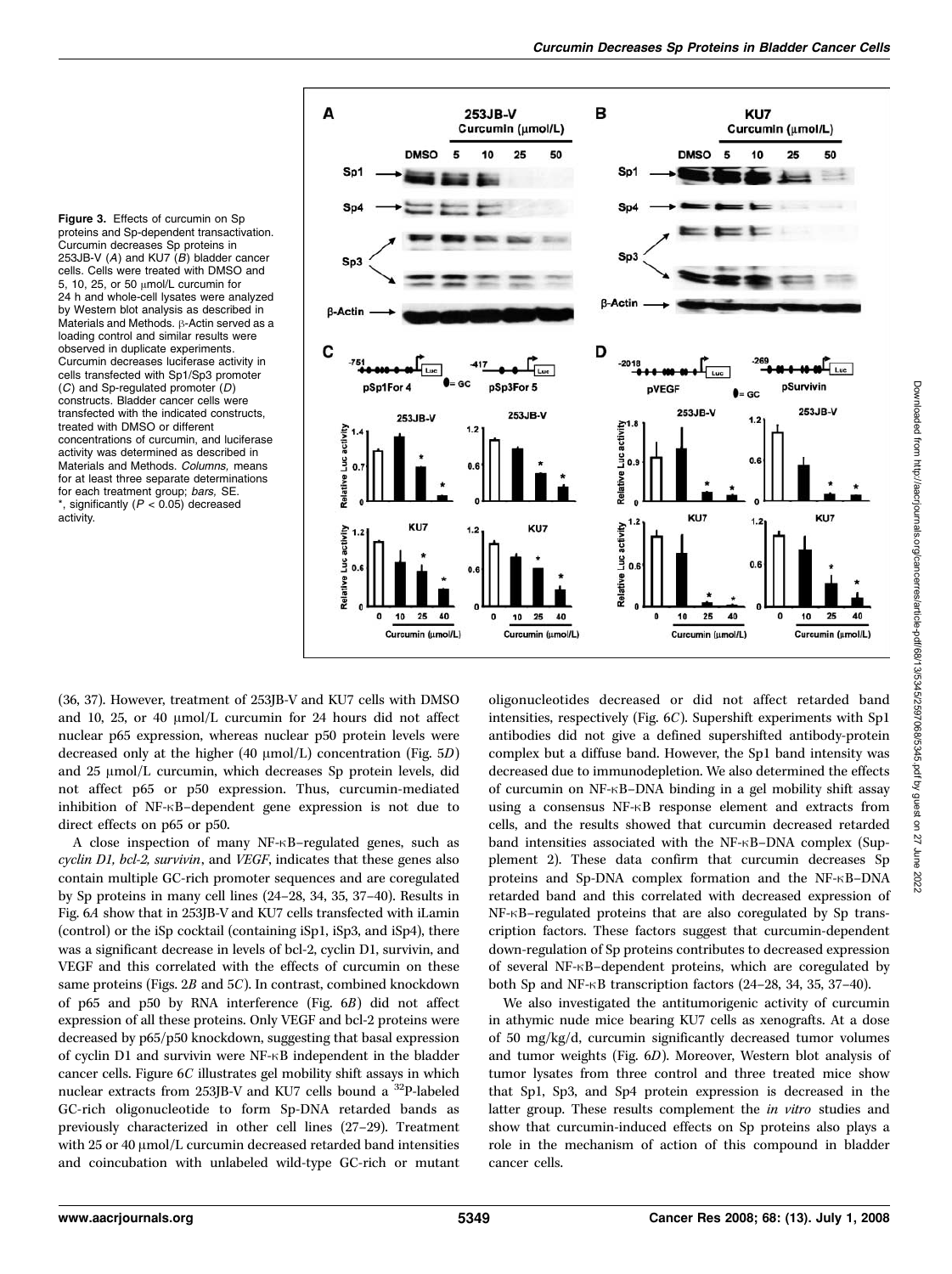

Figure 4. MG132 inhibition of curcumininduced effects on Sp proteins and Sp-dependent transactivation. MG132 inhibits curcumin-dependent downregulation of Sp proteins in 253JB-V (A) and KU7 (B) cells. Bladder cancer cells were treated with DMSO alone,  $25 \mu$ mol/L curcumin, or 10  $\mu$ mol/L MG132 in the presence or absence of 25  $\mu$ mol/L curcumin for 24 h, and whole-cell lysates were analyzed by Western blots as described in Materials and Methods.  $\beta$ -Actin served as a loading control, and similar results were observed in duplicate experiments. MG132 inhibits the effects of curcumin on luciferase activity in bladder cancer cells transfected with Sp1/Sp3 promoter (C) and Sp-regulated promoter (D) constructs. Cells were transfected with the indicated constructs and treated with DMSO and 10  $\mu$ mol/L MG132, 25  $\mu$ mol/L curcumin, or MG132 plus curcumin (combined), and luciferase activity was determined as described in Materials and Methods. Columns, means for at least three separate determinations for each treatment group; bars, SE. Significantly decreased activity after treatment with curcumin (\*) and reversal of the effect after cotreatment with MG132 (\*\*).

## **Discussion**

Curcumin has been widely used in traditional medicines, and its chemoprotective and chemotherapeutic effects are due to many different activities that are also dependent on cell context (3–5). One of the most predominant effects of curcumin observed in many studies is associated with inhibition of constitutive or induced NF- $\kappa$ B-dependent genes/proteins associated with cell survival, angiogenesis, and inflammation (3–5, 33, 41–43). However, other pathways contribute to the effects of curcumin, and these may be  $NF-<sub>K</sub>B$  independent. For example, curcumin induces  $ER$ stress in human leukemia HL-60 cells, and this results in activation of ER stress–dependent proapoptotic pathways associated with cleavage of caspase-8, caspase-9, caspase-3, and caspase-4 (18). In addition, curcumin-induced apoptosis in human leukemia U937 cells was also linked to the direct effects of this compound on mitochondria function and subsequent activation of the intrinsic apoptosis pathway (44).

Recent studies in this laboratory have shown that compounds such as celecoxib, tolfenamic acid, and betulinic acid inhibit cancer cell and tumor growth and metastasis, and exhibit both antiangiogenic and proapoptotic activity through decreased expression of Sp proteins such as Sp1, Sp3, and Sp4 (25–27). The role of Sp proteins in mediating these responses was consistent with RNA interference studies showing that Sp proteins regulate angiogenic, growth-promoting, and prosurvival genes in cancer cells (28–30). Results in Fig. 1 illustrate that curcumin decreased proliferation of bladder cancer cells and induced apoptosis as evidenced by induction of PARP cleavage (Fig. 2B) and DNA

laddering (Fig. 2C) in 253JB-V and KU7 bladder cancer cells. These results are consistent with a report (17) showing that curcumin exhibited growth inhibitory and proapoptotic activity in KU7 and RT4V6 bladder cancer cells. In the prior study  $(17)$ ,  $10 \mu \text{mol/L}$ curcumin slightly inhibited  $G_0-G_1$  to S phase progression in KU7 cells, whereas our results showed that  $10 \mu$ mol/L curcumin inhibited  $G_0-G_1$  to S phase progression in 253JB-V but not in KU7 cells, which were essentially unaffected by  $10 \mu \text{mol/L}$ curcumin (Fig. 1C and D). Differences in the effects of curcumin on cell cycle progression in these cell lines may be due, in part, to the effects of curcumin on p21, p27, and cyclin D1 expression (Figs. 2A and 5C), and this is currently being investigated.

Curcumin also decreased expression of the angiogenic proteins VEGF and VEGFR1 in both bladder cancer cell lines, and decreased expression of the antiapoptotic protein survivin was accompanied by induction of caspase-dependent PARP cleavage (Fig. 2B) and increased staining in the TUNEL assay (Fig. 2C). This evidence for activation of apoptosis by curcumin is consistent with previous studies on this compound in bladder and other cancer cell lines (3–5, 12–18). However, the coordinate decrease in expression of survivin, VEGF, and VEGFR1 in bladder cancer cells treated with curcumin was reminiscent of similar effects observed in prostate and pancreatic cancer cells treated with betulinic acid and tolfenamic acid, respectively (24–26). In those studies, it was shown that decreased expression of survivin, VEGF, and VEGFR1 was due to degradation of Sp1, Sp3, and Sp4, which are known to regulate basal expression of survivin, VEGF, VEGFR1, and VEGFR2 (27–30, 38–40). Results summarized in Fig. 3 illustrate that treatment of 253JB-V and KU7 cells with curcumin caused a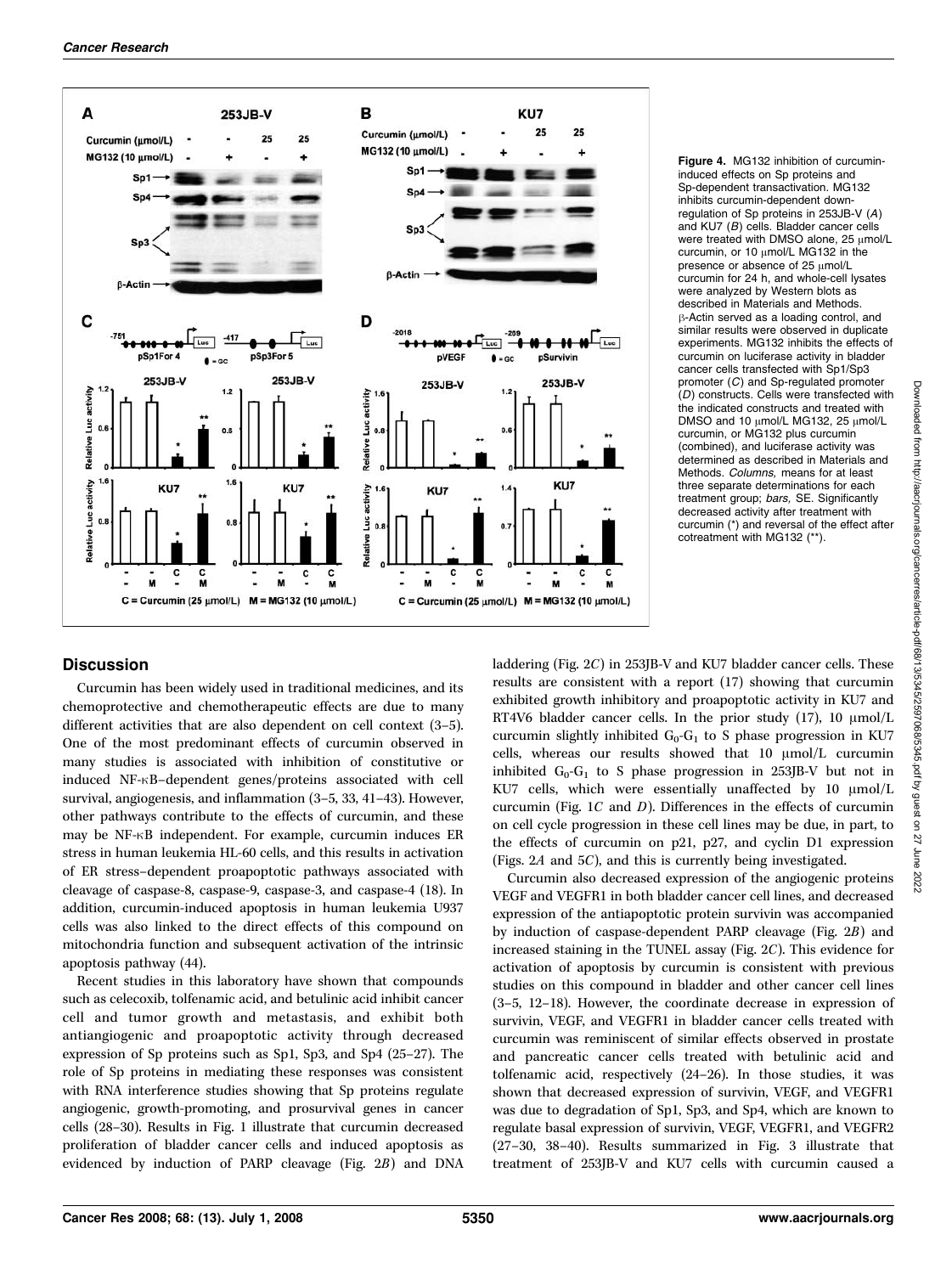concentration-dependent decrease in Sp1, Sp3, and Sp4 protein expression. The Sp1 and Sp3 promoters contain GC-rich motifs that bind Sp proteins (31, 32), and curcumin inhibited transactivation in 253JB-V and KU7 cells transfected with constructs (pSp1For4 and pSp3For5) containing Sp1 and Sp3 gene promoter inserts (Fig. 3C). Sp proteins also regulate expression of survivin and VEGF (38–40), and curcumin decreased luciferase activity in bladder cancer cells transfected with pVEGF and pSurvivin.

Betulinic acid– and tolfenamic acid–induced down-regulation of Sp1, Sp3, and Sp4 in prostate and pancreatic cancer cells is due to activation of proteasomes, and these are blocked by the proteasome inhibitor MG132 (24–26). This same inhibitor inhibited curcumin-induced down-regulation of Sp1, Sp3, and Sp4 proteins in 253JB-V and KU7 cells (Fig.  $4A$  and  $B$ ), and similar effects were observed in cells transfected with pS1For4, pSp3For5, pVEGF, and pSurvivin and treated with curcumin plus MG132 (Fig. 4C and D).



Figure 5. Effects of curcumin and Sp knockdown on NF-RB. A, curcumin decreases NF-KB promoter activity in 253JB-V and KU7 cells. 253JB-V and KU7 cells were transfected with  $pNF -\kappa B$ -luc treated with DMSO and 10, 25, or 40 µmol/L curcumin; luciferase activity was determined as described in Materials and Methods. Columns, means for three replicate determinations for each treatment group; bars, SE. \*, significantly  $(P < 0.05)$ decreased activity. B, effects of iSp on NF-RB. 253JB-V and KU7 cells were transfected with iSp (a cocktail of iSp1, iSp3, and iSp4) or iLamin, and transfected with pNF- $\kappa$ B-Luc; luciferase activity was determined as described in Materials and Methods. Columns, means for three replicate determinations. \*, significantly  $(P < 0.05)$  decreased activity. The efficiency of Sp knockdown and the effects of p65 and p50 protein levels were determined by Western blots as described in Materials and Methods. Effects of curcumin on bcl-2 and cyclin D1 (C) and p65 and p50 (D) proteins in 253JB-V and KU7 cells. Cells were treated with DMSO and different concentrations of curcumin, and whole cell and nuclear extracts were analyzed by Western blots as described in Materials and Methods.

Downloaded from http://aacrjournals.org/cancerres/article-pdf/68/13/5345/2597068/5345.pdf by guest on 27 June 2022

Downloaded from http://aacrjournals.org/cancerres/article-pdf/68/13/5345/2597068/5345.pdf by guest on 27 June 2022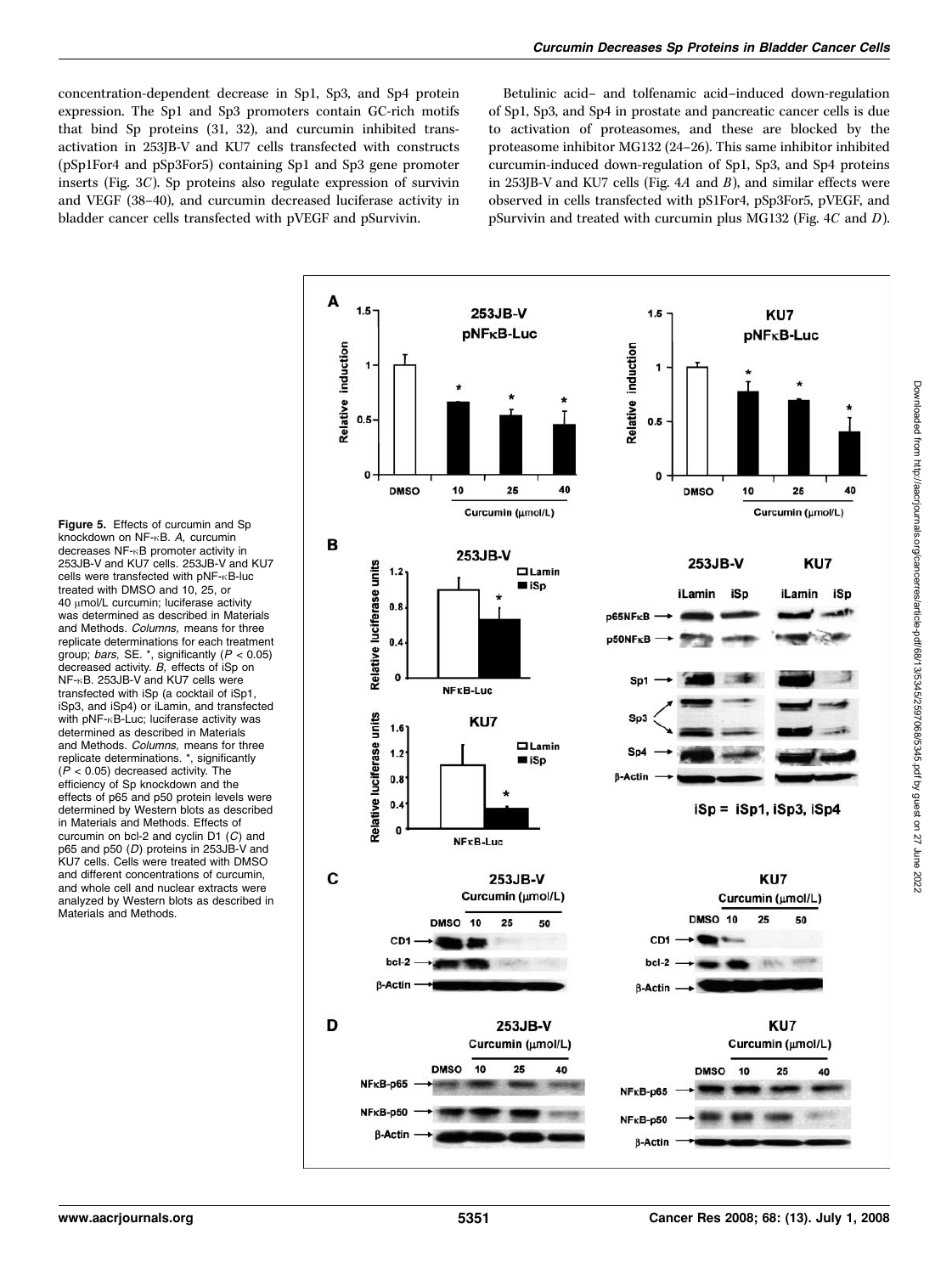

Figure 6. Role of Sp protein and NF-RB on protein expression and the effects of curcumin on Sp-DNA binding and bladder tumor growth. Effects of iSp and iLamin (A) and small inhibitory RNAs for p65 (ip65) and p50 (ip50) [combined (B)] on genes regulated by Sp and NF- $kB$ . 253JB-V and KU7 cells were transfected with iSp (a cocktail of iSp1, iSp3, and iSp4) or iLamin, or ip65 plus ip50, and protein expression was determined by Western blots of whole cell lysates. B-Actin served as a loading control and for standardizing quantitative protein determinations where iLamin protein levels were set at 100%. Columns, means for three separate determinations; *bars*, SE. \*, significantly (P < 0.05) decreased protein levels. *C,* gel mobility shift assay. 253JB-V and KU7 cells were treated with DMSO (0) and 25<br>or 40 μmol/L curcumin for 24 h, and nuclear extracts bands were analyzed by electrophoretic mobility shift assay as described in Materials and Methods. The identities of the retarded Sp-DNA bands and Sp1 antibody supershifted complex (SS) are indicated. D, curcumin inhibits bladder tumor growth. Athymic nude mice bearing KU7 cells as xenografts were treated with corn oil (control) or curcumin in corn oil (50 mg/kg/d), and tumor volumes (mm<sup>3</sup>) and weights were determined as described in Materials and Methods. Western blot analysis of tumor lysates from three mice in the treated and control groups was also determined as described in Materials and Methods. \*, significant (P < 0.05) decreases.

MG132 and other proteasome inhibitors such as gliotoxin and lactacystin were cytotoxic to 253JB-V cells, and MG132 alone decreased Sp1 protein in this cell line. However, despite these effects, our results show that curcumin-dependent down-regulation of Sp1, Sp3, and Sp4 proteins was partially reversed in 253JB-V cells cotreated with curcumin plus MG132. Moreover, similar results were observed in the transfection studies (Fig. 4C and D), suggesting that curcumin-dependent down-regulation of Sp1, Sp3, and Sp4 in KU7 and 253JB-V cells was primarily due to activation of the proteasome pathway. These results suggest that some of the proapoptotic and antiangiogenic activities of curcumin in bladder cancer cells are due, in part, to degradation of Sp proteins and Sp-dependent survivin, VEGF, and VEGFR1.

In cancer cells and tumors, NF-KB regulates expression of prosurvival and angiogenic genes, and the efficacy of several chemotherapeutic agents, including curcumin, has also been linked to their inhibition of NF- $\kappa$ B–mediated responses (3–5, 11, 16, 17). Inhibition of NF-KB by curcumin has been associated with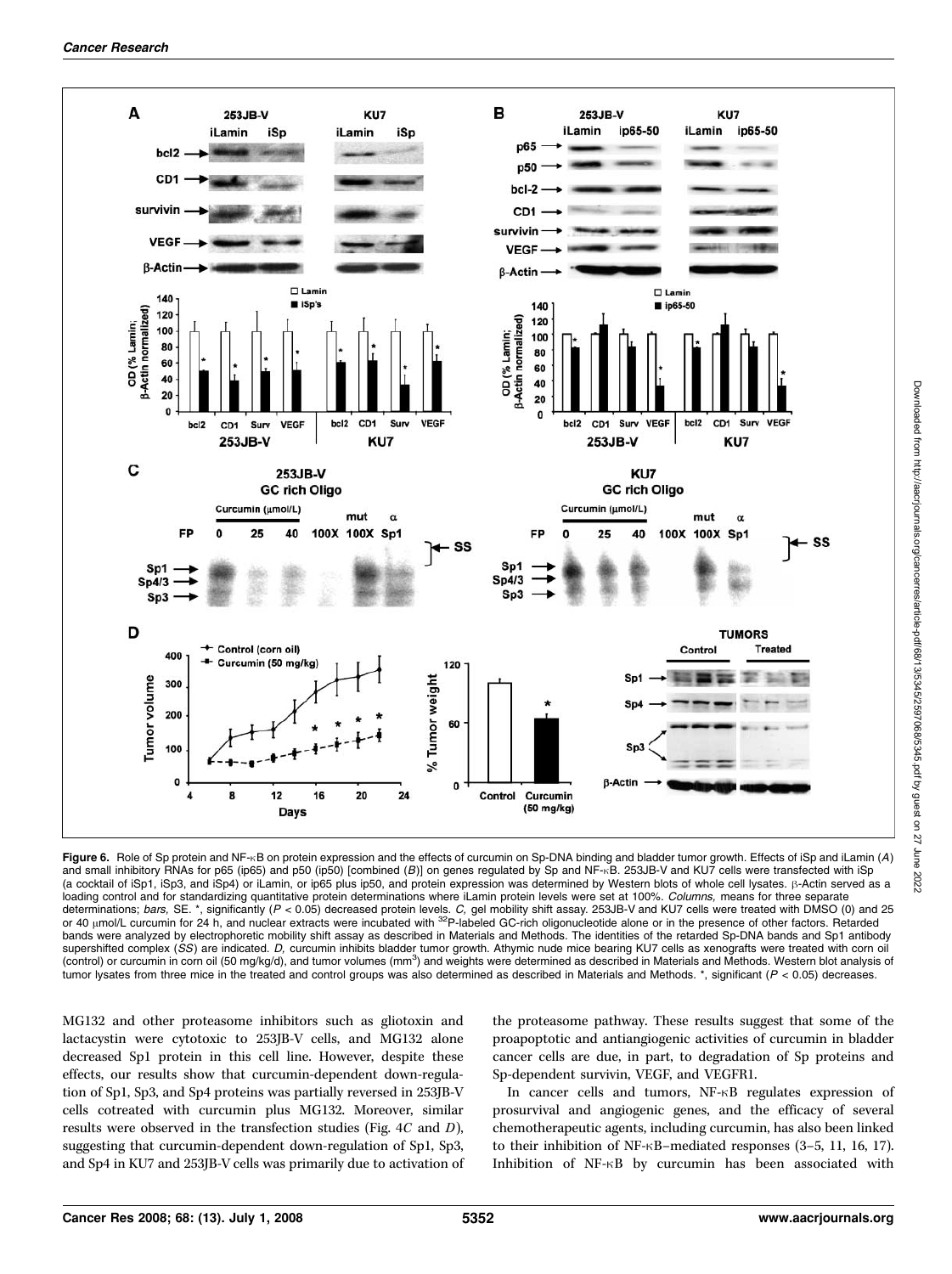modulation of multiple pathways; however, the effects of curcumin-dependent down-regulation of Sp proteins on NF-KB has not been determined. p65 and p50/105 are regulated by Sp1 in some cell lines (36, 45), and our results show that concentrations of curcumin that decreased NF- $\kappa$ B–dependent activity ( $\leq$ 25 µmol/L) did not affect nuclear p65 or p50 levels in KU7 or 253JB-V cells (Fig. 5D). Moreover, in KU7 and 253JB-V cells transfected with the iSp cocktail containing siRNAs for Sp1, Sp3, and Sp4, there was also only a minimal decrease in expression of p65 or p50 (Fig. 5B). Curcumin decreased expression of several NF- $\kappa$ B-dependent genes, including VEGF, survivin, bcl-2, and cyclin D1 (Figs. 2B and 5C; refs. 24, 26, 28, 29, 34, 35, 37–40), and similar results were observed in bladder cancer cells transfected with iSp (Fig. 6A). Because curcumin decreases both Sp proteins and NF- $\kappa$ Bdependent transactivation in bladder cancer cells, the role of NF- $\kappa$ B in mediating these responses was investigated by p65 and p50 knockdown (Fig. 6B). Only VEGF and bcl-2 were decreased in both cell lines after transfection with siRNAs for p65 and p50 (combined). This suggests that curcumin-induced effects on bcl-2, cyclin D1, VEGF, and survivin expression are primarily due to Sp down-regulation; however, the contribution of Sp proteins and NF- $\kappa$ B on regulation of these gene products are gene and cell context dependent although their promoters contain both GC-rich and NF-KB elements (24, 26, 28, 29, 34, 35, 37-40).

We also examined the in vivo activity of curcumin  $(50 \text{ mg/kg/d})$ in athymic nude mice bearing KU7 cells as xenografts (Fig. 6D). Curcumin inhibited tumor growth and weight and this corresponded to parallel effects in 253JB-V and KU7 cells (Fig. 1A and B) where curcumin inhibited cell proliferation. Moreover, curcumininduced effects on Sp protein expression in bladder cancer cells (Fig. 3A and B) were also observed in bladder tumors (Fig. 6D), demonstrating that curcumin-dependent Sp protein degradation is an integral part of the anticancer activity of this compound in bladder cancer cells and tumors.

In summary, results of this study show for the first time that curcumin induces proteasome-dependent degradation of Sp1, Sp3, and Sp4 in bladder cancer cell lines, and this is accompanied by decreased expression of Sp-dependent survival and angiogenic proteins. The results suggest that at least some of the important anticancer activities of curcumin may be due, in part, to decreased expression of Sp proteins. A recent study (46) reported that curcumin decreased Sp1 protein expression in pancreatic cancer cells and this was related to increased microRNA-22, which directly targets Sp1 but not Sp3 or Sp4. Because curcumin induces proteasome-dependent degradation of all three Sp proteins in bladder cancer cells, the mechanism of curcumin action clearly differs in pancreatic and bladder cancer cells. Current studies are focused on the cancer cell context–dependent differences in the contributions and mechanisms of action of curcumin-dependent down-regulation of Sp proteins on the overall activity of this compound as an anticancer agent.

#### Disclosure of Potential Conflicts of Interest

No potential conflicts of interest were disclosed.

### Acknowledgments

Received 12/21/2007; revised 3/27/2008; accepted 4/15/2008.

Grant support: NIH grant ES09106 and Texas Agricultural Experiment Station.

The costs of publication of this article were defrayed in part by the payment of page charges. This article must therefore be hereby marked *advertisement* in accordance with 18 U.S.C. Section 1734 solely to indicate this fact.

We thank Dr. Lavanya Reddivari for advice.

#### References

- 1. Koehn FE, Carter GT. The evolving role of natural products in drug discovery. Nat Rev Drug Discov 2005;4: 206–20.
- 2. Butler MS. The role of natural product chemistry in drug discovery. J Nat Prod 2004;67:2141–53.
- 3. Sharma RA, Gescher AJ, Steward WP. Curcumin: the story so far. Eur J Cancer 2005;41:1955–68.
- 4. Aggarwal BB, Shishodia S. Molecular targets of dietary agents for prevention and therapy of cancer. Biochem Pharmacol 2006;71:1397–421.
- 5. Aggarwal BB, Kumar A, Bharti AC. Anticancer potential of curcumin: preclinical and clinical studies. Anticancer Res 2003;23:363–98.
- 6. Cheng AL, Hsu CH, Lin JK, et al. Phase I clinical trial of curcumin, a chemopreventive agent, in patients with high-risk or pre-malignant lesions. Anticancer Res 2001; 21:2895–900.
- 7. Hayashi S, Watanabe J, Kawajiri K. Genetic polymorphisms in the  $5'$ -flanking region change transcriptional regulation of the human cytochrome P450IIE1 gene. J Biochem (Tokyo) 1991;110:559–65.
- 8. Sharma RA, McLelland HR, Hill KA, et al. Pharmacodynamic and pharmacokinetic study of oral Curcuma extract in patients with colorectal cancer. Clin Cancer Res 2001;7:1894–900.
- 9. Sharma RA, Euden SA, Platton SL, et al. Phase I clinical trial of oral curcumin: biomarkers of systemic activity and compliance. Clin Cancer Res 2004;10:6847–54.
- 10. Dhillon N, Wolff RA, Abbruzzese JL. Phase II clinical trial of curcumin in patients with advanced pancreatic cancer [abstract]. J Clin Oncol 2006;24:14151.
- 11. Aggarwal S, Ichikawa H, Takada Y, Sandur SK, Shishodia S, Aggarwal BB. Curcumin (diferuloylmethane) down-regulates expression of cell proliferation

and antiapoptotic and metastatic gene products through suppression of IkBa kinase and Akt activation. Mol Pharmacol 2006;69:195–206.

- 12. Mohan R, Sivak J, Ashton P, et al. Curcuminoids inhibit the angiogenic response stimulated by fibroblast growth factor-2, including expression of matrix metalloproteinase gelatinase B. J Biol Chem 2000;275:10405–12.
- 13. Li L, Aggarwal BB, Shishodia S, Abbruzzese J, Kurzrock R. Nuclear factor-kB and IkB kinase are constitutively active in human pancreatic cells, and their down-regulation by curcumin (diferuloylmethane) is associated with the suppression of proliferation and the induction of apoptosis. Cancer 2004;101:2351–62.
- 14. Li L, Braiteh FS, Kurzrock R. Liposome-encapsulated curcumin: in vitro and in vivo effects on proliferation, apoptosis, signaling, and angiogenesis. Cancer 2005;104: 1322–31.
- 15. Anto RJ, Mukhopadhyay A, Denning K, Aggarwal BB. Curcumin (diferuloylmethane) induces apoptosis through activation of caspase-8, BID cleavage and cytochrome c release: its suppression by ectopic expression of Bcl-2 and Bcl-xl. Carcinogenesis 2002;23: 143–50.
- 16. Kunnumakkara AB, Guha S, Krishnan S, Diagaradjane P, Gelovani J, Aggarwal BB. Curcumin potentiates antitumor activity of gemcitabine in an orthotopic model of pancreatic cancer through suppression of proliferation, angiogenesis, and inhibition of nuclear factor-kB-regulated gene products. Cancer Res 2007;67: 3853–61.
- 17. Kamat AM, Sethi G, Aggarwal BB. Curcumin potentiates the apoptotic effects of chemotherapeutic agents and cytokines through down-regulation of nuclear factor- $\kappa$ B and nuclear factor- $\kappa$ B-regulated gene products in IFN- $\alpha$ -sensitive and IFN- $\alpha$ -resistant human bladder cancer cells. Mol Cancer Ther 2007;6:1022–30.
- 18. Pae HO, Jeong SO, Jeong GS, et al. Curcumin induces pro-apoptotic endoplasmic reticulum stress in human leukemia HL-60 cells. Biochem Biophys Res Commun 2007;353:1040–5.
- 19. Kuo ML, Huang TS, Lin JK. Curcumin, an antioxidant and anti-tumor promoter, induces apoptosis in human leukemia cells. Biochim Biophys Acta 1996; 1317:95–100.
- 20. Han SS, Chung ST, Robertson DA, Ranjan D, Bondada S. Curcumin causes the growth arrest and apoptosis of B cell lymphoma by downregulation of egr-1, c-myc, bcl-XL, NF-nB, and p53. Clin Immunol 1999;93:152–61.
- 21. Aggarwal BB, Shishodia S, Takada Y, et al. Curcumin suppresses the paclitaxel-induced nuclear factor- $\kappa B$ pathway in breast cancer cells and inhibits lung metastasis of human breast cancer in nude mice. Clin Cancer Res 2005;11:7490–8.
- 22. Liu Y, Chang RL, Cui XX, Newmark HL, Conney AH. Synergistic effects of curcumin on all-trans retinoic acid- and 1  $\alpha$ ,25-dihydroxyvitamin D3-induced differentiation in human promyelocytic leukemia HL-60 cells. Oncol Res 1997;9:19–29.
- 23. Alakurtti S, Makela T, Koskimies S, Yli-Kauhaluoma J. Pharmacological properties of the ubiquitous natural product betulin. Eur J Pharmacol Sci 2006;29:1–13.
- 24. Chintharlapalli S, Papineni S, Ramaiah SK, Safe S. Betulinic acid inhibits prostate cancer growth through inhibition of specificity protein transcription factors. Cancer Res 2007;67:2816–23.
- 25. Abdelrahim M, Baker CH, Abbruzzese JL, Safe S. Tolfenamic acid and pancreatic cancer growth, angiogenesis, and Sp protein degradation. J Natl Cancer Inst 2006;98:855–68.
- 26. Abdelrahim M, Baker CH, Abbruzzese JL, et al. Regulation of vascular endothelial growth factor receptor-1 (VEGFR1) expression by specificity proteins 1, 3